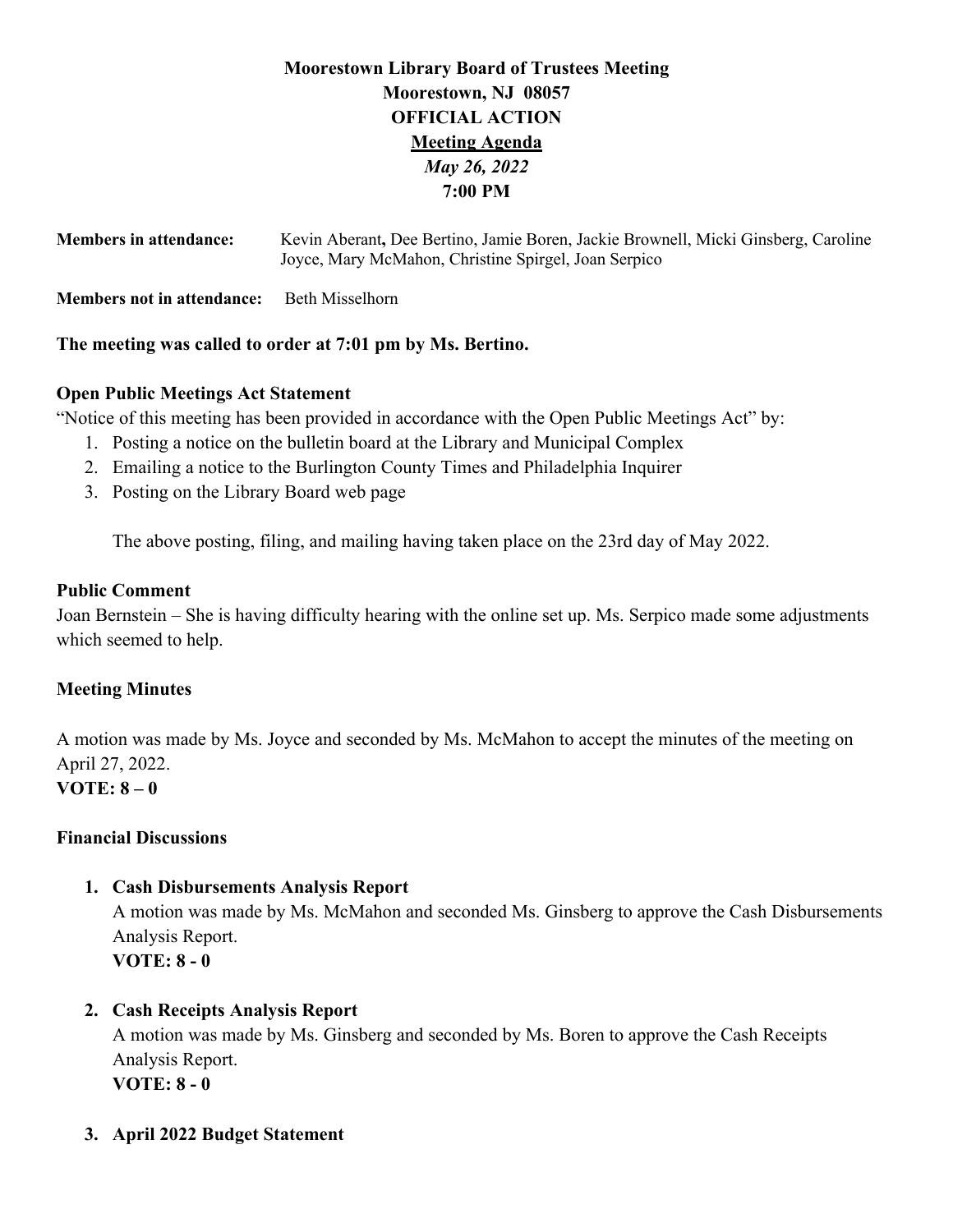A motion was made by Ms. Joyce and seconded by Ms. Ginsberg to approve the April 2022 Budget Statement.

**VOTE: 8 - 0**

## **Directors Report**

See Attached.

**Old Business** Circulation Policy – Policy Attached.

A motion was made by Ms. Spirgel and seconded by Ms. McMahon to approve the new circulation policy as amended in the meeting. (Amended policy attached) **VOTE: 8 - 0**

**New Business/Trustee Comments** None

**Resolutions** None

## **Public Comment / Trustees Comments**

Ms. Bernstein questioned the status of replacing the benches in front of the library that were damaged from the incident involving teens throwing buckets of paint from the roof of the building. It was her recollection that the parents made restitution for the damages. Mr. Aberant said he would investigate and advise.

## **Adjournment**

A motion was made to adjourn the meeting by Ms. Boren at 7:44 pm and seconded by Ms. Misselhorn.

**VOTE: 9 - 0** 

## **The next meeting is Wednesday, June 22, 2022 at 7:00pm.**

## **FORMAL OFFICIAL ACTION MAY BE TAKEN ON ANY ITEM ON THE OFFICIAL ACTION AGENDA**

*If you require special accommodations, please contact the Library Director at (856) 234-0333 at least 24 business hours prior to the meeting so that appropriate accommodations may be made.*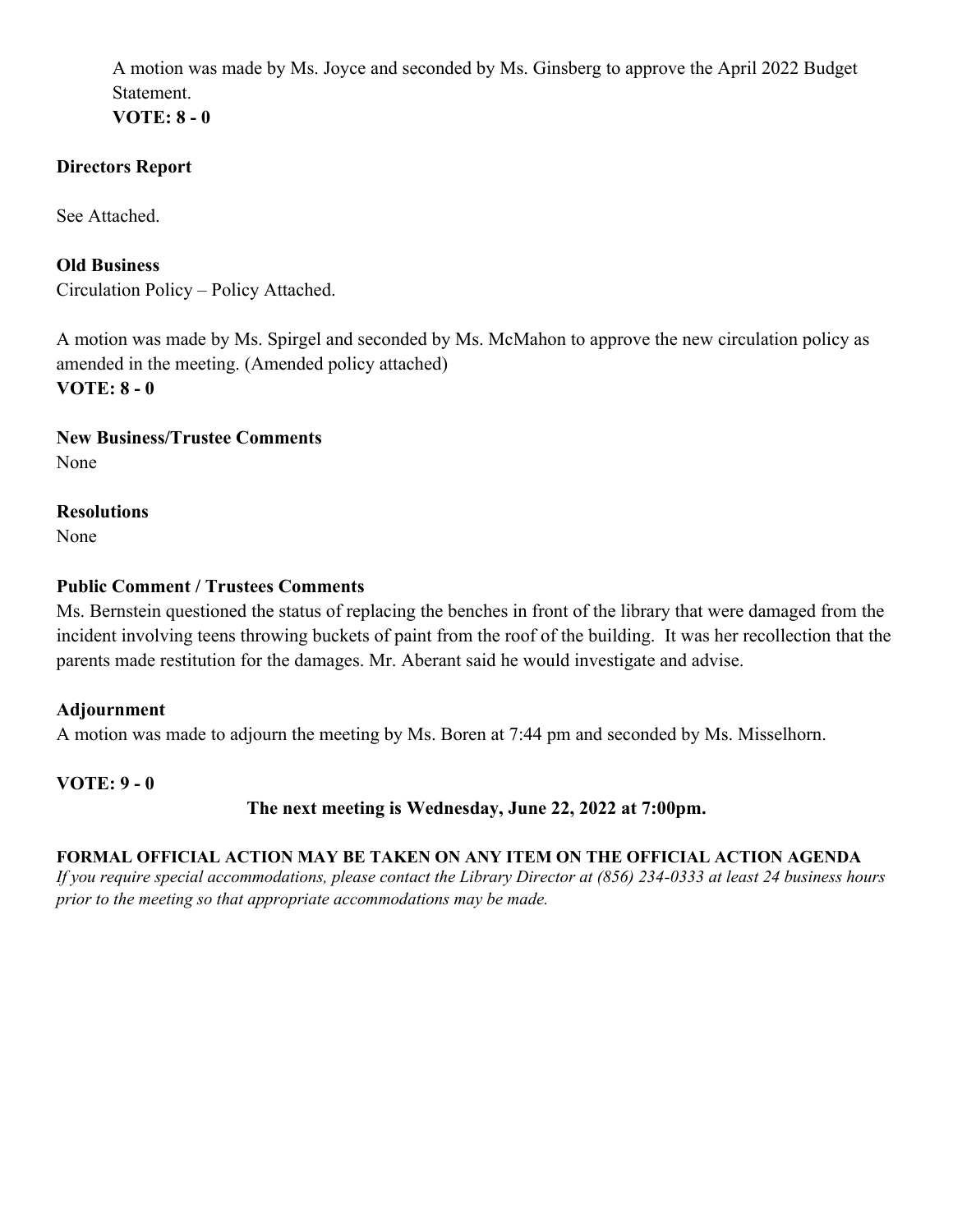# Director's report

May 25, 2022

## **Strategic Plan Update:**

The community survey has received over 815 responses! It will end on May 27. Two staff focus groups were held on May 20. Community conversations (focus groups) for students/teens, parents, community leaders, seniors and library advocates are scheduled for May 23-25.

## **Friends Book Room:**

Grace Construction did a walk-through of the space on Thursday, May 12 and is awaiting pricing from subcontractors.

### **Personnel, Interns and Volunteers:**

- PT Library Assistant positions have been offered to recent college graduates, Jolie Smith and Hannah Wolfram. They are scheduled to start in June.
- Moorestown Friends Senior, Char Zhang, has been volunteering in the Circulation Department from 9am-3pm every day in May as his Senior Project.
- Clarion University student Kiera Clay will be completing a library school internship this summer at the library. She will be volunteering 135 hours and will be assisting with archival and preservation projects.

### **Summer Reading:** *June 20-August 27*

Readers of all ages can complete pre-literacy tasks or read books for prizes including candy, B&N gift cards or a chance to win a family pass to Grounds for Sculpture! Patrons can log books into ReadSquared via the ReadSquared app or library's website. Summer program highlights include storytellers, magic, comedy, robots, and a visit from Adventure Aquarium. In celebration of the 25<sup>th</sup> anniversary of Harry Potter, the library will host a Harry Potter-themed escape room and diorama contest. Look for the Friends sponsored banner on Main Street June 20-July 5.

## **Outreach:**

- SECOND STREET MARKET the library will have a table and offer a program/craft for children at each Second Street Market in 2022 (2<sup>nd</sup> Thursday of the month, April-October)
- MOORESTOWN DAY the library will have a table at Moorestown Day to promote summer reading and the Northstar Digital resource.
- MOORESTOWN BUSINESS ASSOCIATION AND ROTARY Library staff and a representative from Data Axle will be presenting this business resource to these groups at meetings in June.

## **NexTrex:**

As part of the Year of the Environment, plastic bags and plastic film are being collected in the lobbies at town hall and the library to send to Trex. The township hopes to gather enough plastic to get a Trex bench!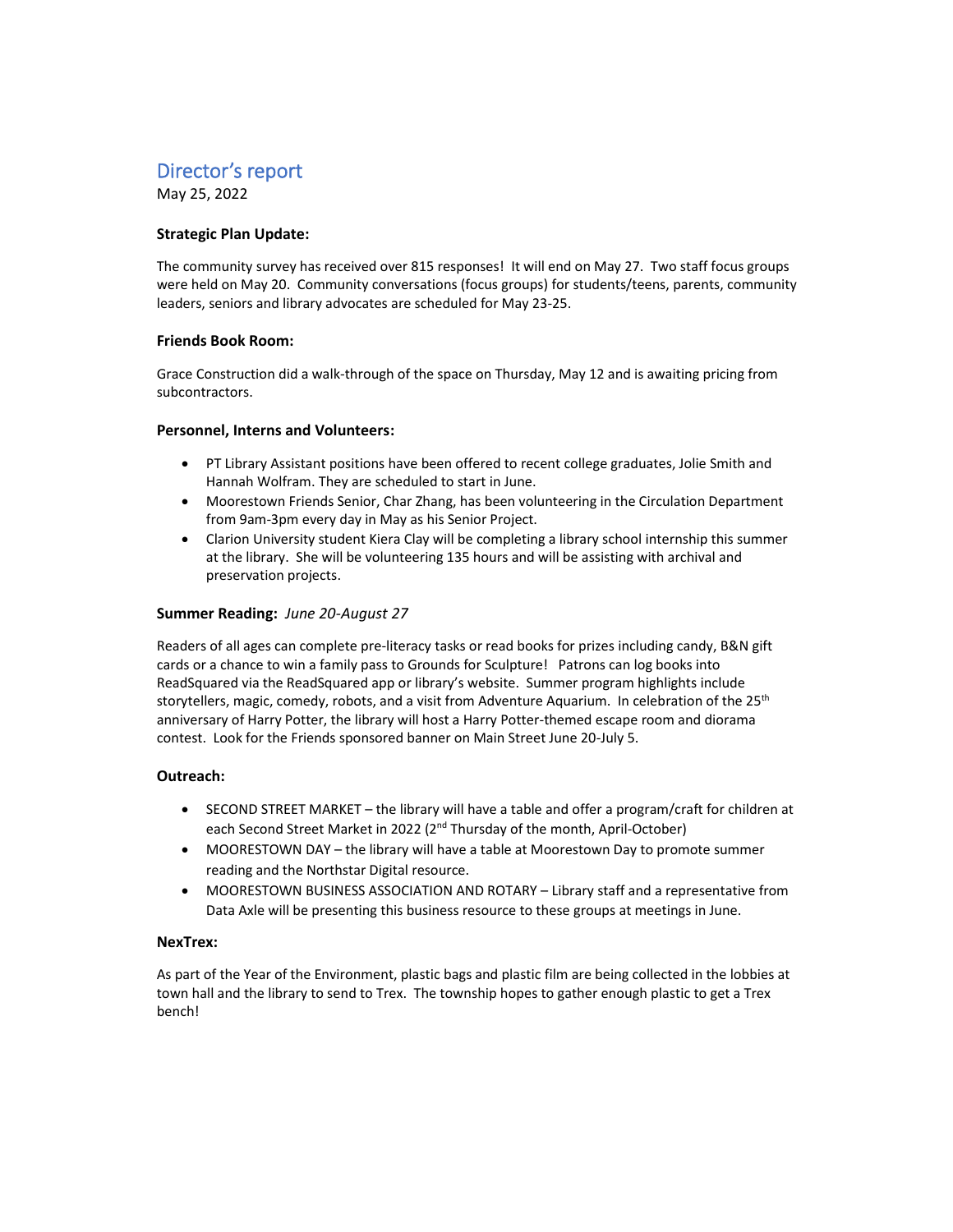## **MOORESTOWN LIBRARY**

## **CIRCULATION POLICY**

Libraries are built on a foundation of trust and respect for our patrons. We lend items, trusting that they will be returned on time and in good condition so we can, in turn, lend them again to others.

Our policies are the guides we use to treat everyone fairly and with respect.

### **LIBRARY CARDS**

### **Statement of Responsibility**

All library card holders will:

- Accept responsibility for any use of their library card and agree to abide by library policies and procedures
- Pay for all lost or damaged materials and pay all charges incurred on their card
- Report lost or stolen cards immediately
- Report changes of name, address, phone number and email promptly
- Accept responsibility as parents or guardians for all charges for lost or damaged items on their children's library cards until the child reaches 18 years of age

All materials except museum passes and R-rated movies may be checked out to any valid library card holder. Museum passes and R-rated movies may only be checked out by adult card holders.

All persons applying for a library card must present a photo ID.

## **A. CONDITIONS FOR LIBRARY CARD ELIGIBILITY:**

## **1. Free library card, three-year renewal**

## **a. Lives in Moorestown**

All Moorestown Township residents are entitled to a free Moorestown Library card based on proof of residency. Proof may be a driver's license, tax bill, or a current bill stating the applicant's name and address. Cardholders under the age of 18 must have their application signed by a parent or guardian, who must show proof of residency.

## **b. Owns property in Moorestown**

Any non-resident Moorestown Township property owner may receive a three-year library card by presenting a current, dated Moorestown tax bill for the property owned.

## **2. Free library card, annual renewal**

**a. Attends school in Moorestown**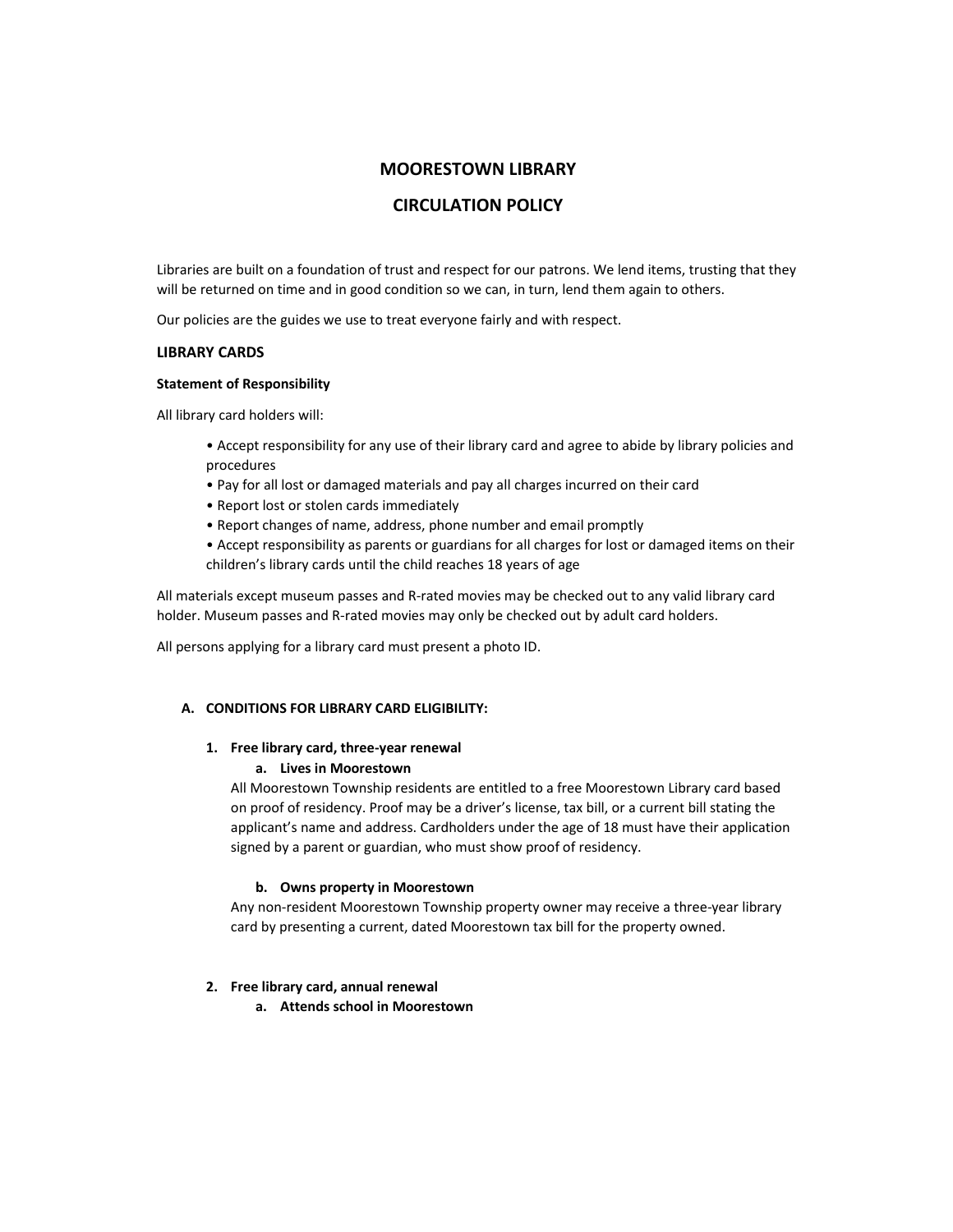Students in any public or private school based in Moorestown may receive a free card based on proof of current enrollment. Students under 18 must have their application signed by a parent or guardian, who must show proof of residency.

#### **b. Works in Moorestown**

Employees of businesses and organizations in Moorestown are eligible for a full service oneyear library card. The employee must present a current pay stub or dated proof of employment on company letterhead.

### **c. Volunteers**

Non-resident library volunteers are eligible for a free one-year Moorestown Library card.

#### **d. Courtesy Cards**

Courtesy cards may be issued at the discretion of the director.

#### **3. Purchasing a non-resident card**

A full-service card is available for \$100 per year and entitles the purchaser to all the materials, programs and services afforded to a resident cardholder. A reduced fee nonresident card is available to senior citizens aged 65 or older, active-duty military personnel and first responders with appropriate, verifying identification for \$50 per year.

#### **B. RENEWING CARDS**

All library cards must be renewed by showing current proof of residence, property ownership, employment, or enrollment in Moorestown. At the time of renewal all outstanding charges must be paid in full. Parents and/or legal guardians are responsible for all charges on their children's (under 18) cards. Parents/guardians cannot renew any card for which they are responsible until all accounts are paid in full.

### **C. REPLACEMENT CARDS**

The library charges \$1 to replace a lost library card. At no time is any individual permitted to use more than one valid library card.

#### **D. USE OF CARDS BY OTHERS**

Library cards are issued to specific individuals. A library card may be used by others with the cardholder's permission if the physical card is present unless that member's own borrowing privileges have been revoked. The card holder is responsible for the use of their card and any charges incurred.

## **E. LINKED GROUPS**

A Linked Group consists of two or more library cards that are linked together allowing cardholders in the group to review, modify or resolve issues for other members of the group. At least one adult must be in the group.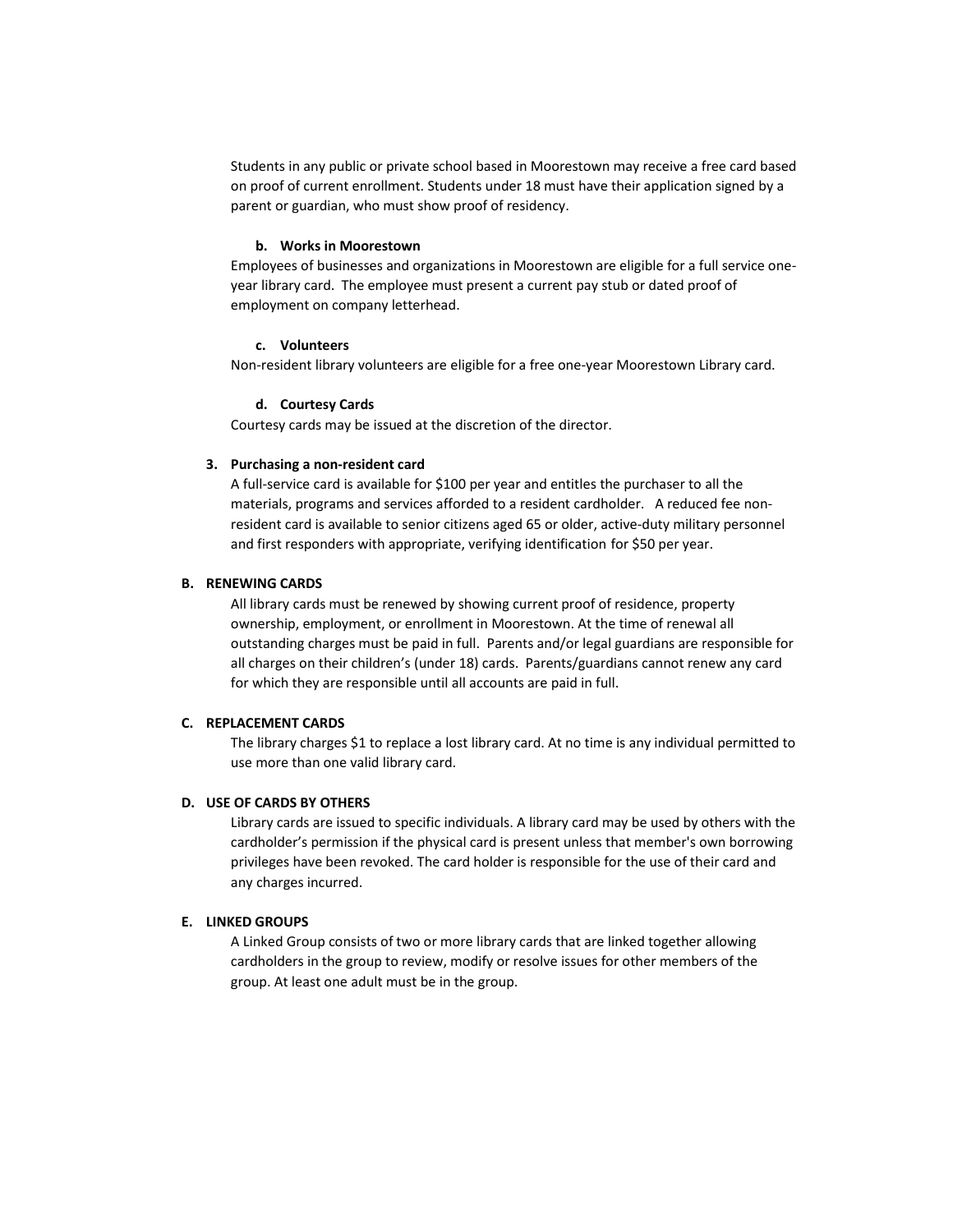### **F. LOST OR STOLEN CARDS**

Patrons must immediately report a lost or stolen card to the Circulation Department. Patrons are liable for materials charged out from the time of loss to the time reported.

### **G. LOAN PERIODS AND BORROWING LIMITS**

#### **1. Loan Periods and Renewals**

| <b>Materials</b>                                        | <b>Loan Period</b> | <b>Renewals</b> |
|---------------------------------------------------------|--------------------|-----------------|
| books, audiobooks, music CDs, circulating encyclopedias | 4 weeks            |                 |
| new books, discovery packs, nature packs, binge boxes,  | 2 weeks            |                 |
| children's holiday collection                           |                    |                 |
| DVDs, magazines                                         | 1 week             |                 |
| museum passes                                           | 3 days             |                 |
| book group in a bag                                     | 8 weeks            |                 |
| reference material                                      | 1 day              | 0               |
| lent at the discretion of librarian                     |                    |                 |

No loans are made on newspapers.

#### **2. Renewals**

- a. Patrons may renew materials as set forth above.
- b. Patrons may renew materials any time on the library website, www.moorestownlibrary.org; or, during library hours, by telephone to the Circulation Desk, 856- 234-0333 option #1; or in the library themselves at a library catalog terminal or with staff assistance at the Circulation Desk.
- c. Patrons may not renew any item requested by another patron.
- d. If an item is eligible for renewal, the library will automatically renew the item subject to the limitations listed above on the due date unless the cardholder's library card has expired. If the patron has an email address on file, an email will be sent confirming the automatic renewal. Patrons are still ultimately responsible for checking their accounts to confirm all items are renewed or returned on time.

### **H. REQUESTS/HOLDS**

Patrons may place requests for materials any time on the library website, www.moorestownlibrary.org; or, during library hours, by telephone to the Circulation Desk, 856- 234-0333, option 1, or in person at the library.

Patrons will be notified by phone or email when a requested item is ready to be picked up. Requested items will be held for 5 days from the date of notification. After that time, an item not claimed is returned to the shelf or given to the next patron.

Patrons may not check out an item that is on hold for another cardholder unless they are in a Linked Group.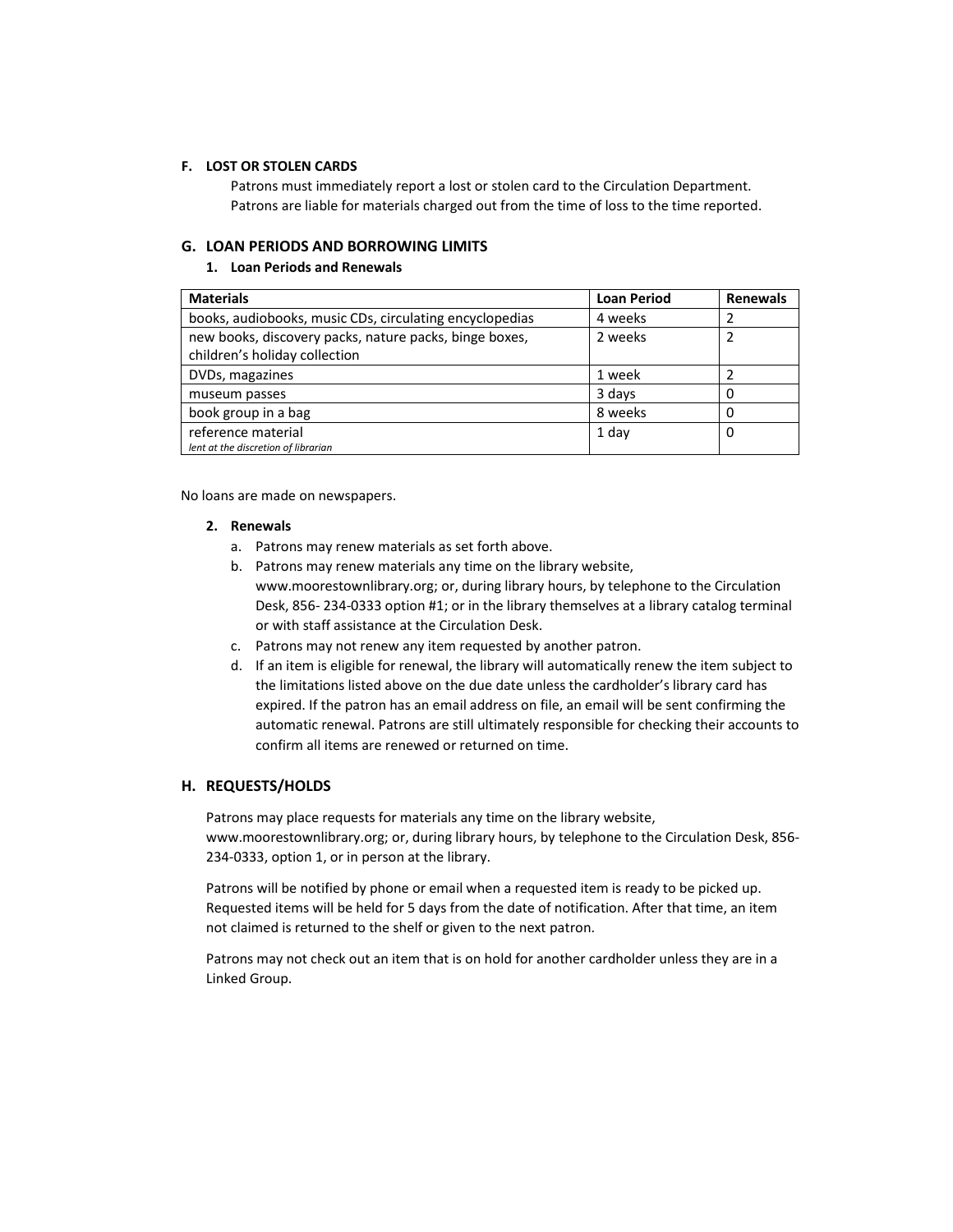### **I. OVERDUE MATERIALS**

The library sends the cardholder up to three notifications of overdue materials. However, the responsibility for returning borrowed materials is not conditional upon the cardholder receiving overdue notification.

The library suspends borrowing privileges when an item is 28 days overdue or when \$10 or more in charges is posted on the cardholder's account. Staff restores borrowing privileges promptly when materials are returned, found, or paid for and accounts are settled. The library does not suspend borrowing privileges to any cardholder within the same Linked Group as the suspended cardholder.

The Head of Circulation is authorized to suspend privileges at any time before issuing notices, when abuse of borrowing privileges so warrants.

#### **1. Late Charges**

The library charges \$25 per day for overdue Museum Passes up to a maximum of \$75. Charges are not incurred on any day that the library is closed.

#### **2. Claims Returned Materials**

When a library cardholder has received an overdue notice for an item and notifies the library that the item was previously returned, the staff will conduct a thorough search for the item.

Staff will notify the cardholder of search results by telephone. The Head of Circulation is authorized to resolve cases in which the cardholder claims the material has been returned but cannot be located within the library. A patron may have no more than three "claims returned" items at any time.

### **J. CHARGES FOR LOST, DAMAGED, OR UNRETURNED MATERIALS**

#### **1. Lost Materials**

The library's circulation system automatically changes the status of overdue materials to a Lost status when the materials are 28 days past due. At that time a billing notice is sent.

#### **2. Damaged Materials**

The library does not charge the cardholder for damage due to normal use. If an item is damaged beyond repair or has missing parts, the cardholder will be charged the cost of the item. Damaged items will be held by the library until the item is paid for, the missing parts are returned, or four weeks, whichever comes first. Cardholders may keep damaged items for which they have paid. Books are considered damaged if any part of the book, cover or accompanying material is missing or damaged beyond normal use. Audiovisual materials are